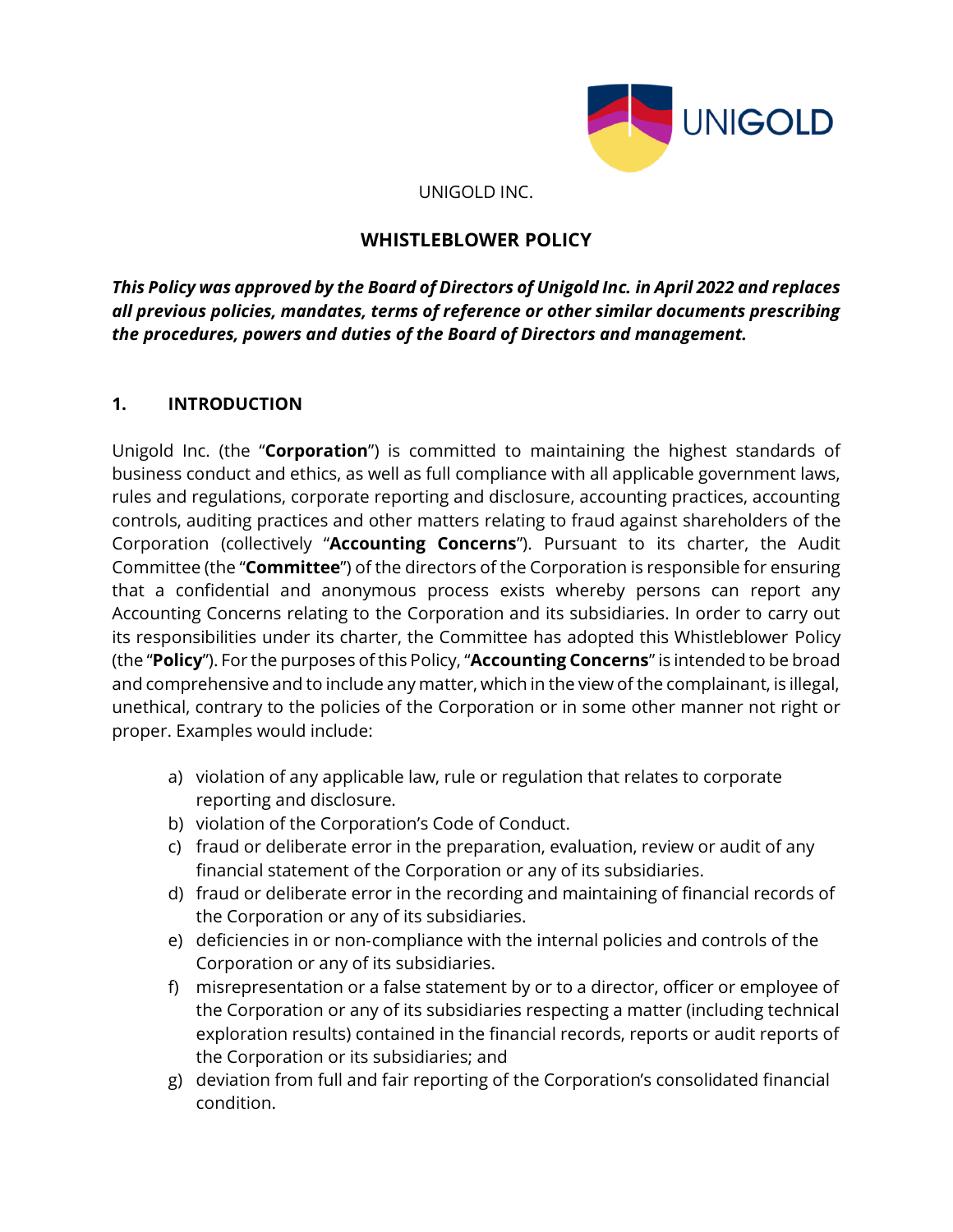## **2. COMMUNICATION OF THE POLICY**

To ensure that all directors, officers, employees, consultants and contractors (collectively "Personnel" or "Person") of the Corporation and its subsidiaries are aware of the Policy, a copy of the Policy will be distributed to all Personnel of the Corporation and its subsidiaries, or alternatively, they will be advised that the Policy is available on the Corporation's website for their review. All Personnel of the Corporation and its subsidiaries will be informed whenever significant changes are made. New Personnel of the Corporation and its subsidiaries will be provided with a copy of this Policy and will be educated about its importance.

#### **3. REPORTING ALLEGED VIOLATIONS OR COMPLAINTS**

a. **Reporting Concerns**: Any person, including persons located in the Dominican Republic or elsewhere, with an Accounting Concern relating to the Corporation or any subsidiary of the Corporation may submit their concern to the Chairman of the Audit Committee (the "Chairman") of the Corporation in writing, by telephone or email as follows:

Chairman of the Audit Committee Unigold Inc. Suite 2704, 401 Bay Street, Toronto, ON M5H 2Y4 Canada Telephone: (416) 866-8157 Email: jdelcampo@unigoldinc.com

b. **Anonymity and Confidentiality:** All submissions to the Chairman of the Audit Committee may be made and will, unless compelled by judicial or other legal process, be treated on a confidential and anonymous basis, save and except that all submissions other than those regarding Accounting Concerns referred to in Section 1 (a) and (b) must identify the person making the submission.

## **4. NO ADVERSE CONSEQUENCES**

A submission regarding an Accounting Concern may be made by an officer or employee of the Corporation without fear of dismissal, disciplinary action or retaliation of any kind. The Corporation will not discharge, discipline, demote, suspend, threaten or in any manner discriminate against any person who submits in good faith an Accounting Concern or aids the Audit Committee, management or any other person or group, including any governmental, regulatory or law enforcement body, investigating an Accounting Concern.